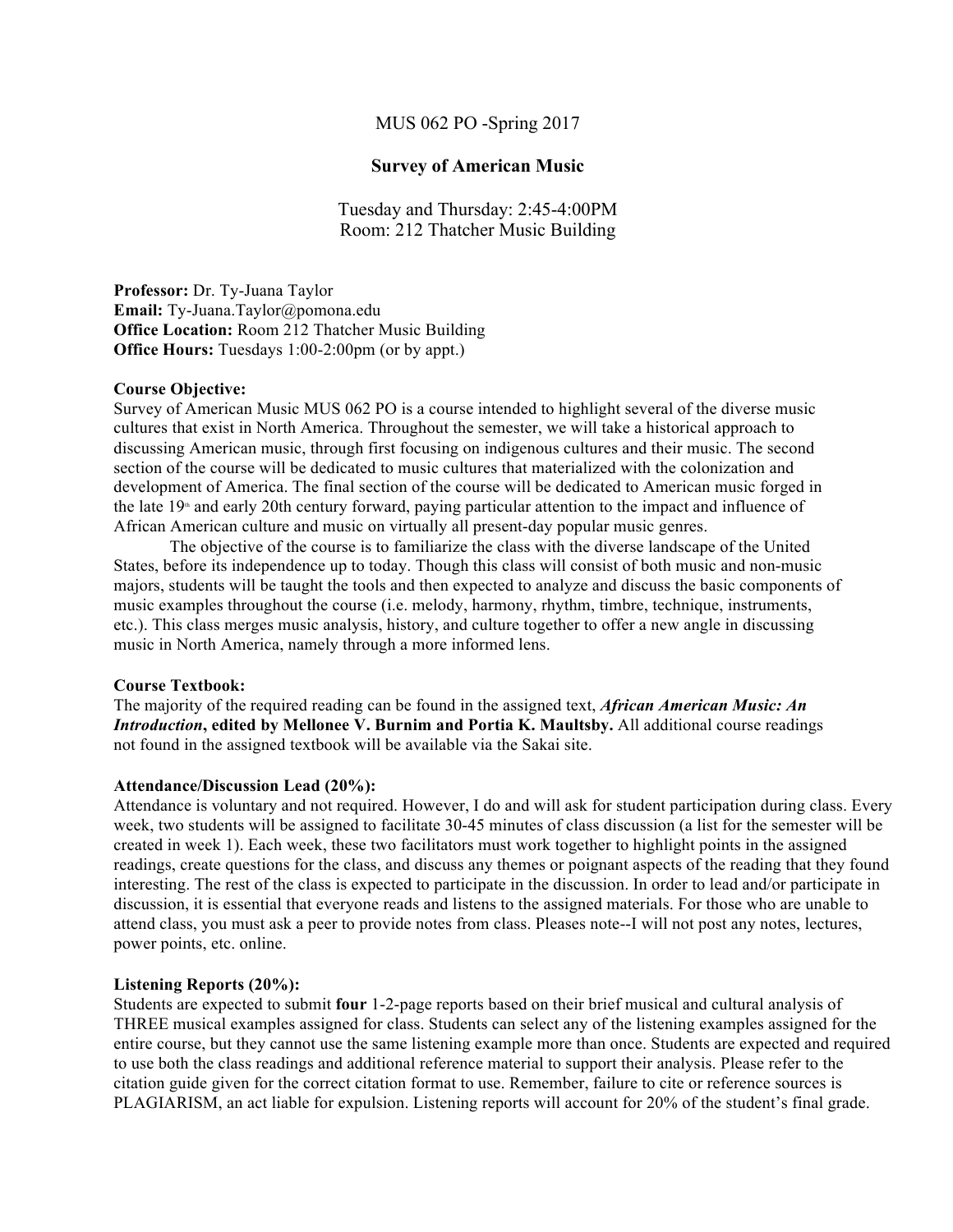#### **Exams (40%):**

There will be two exams (**March 9/ April 20**). Exam material will be drawn from class lectures, required readings, videos, and guest lectures. They are cumulative. The format of the exam is left to the discretion of the professor. However, the format will be discussed in detail at the review session prior to the exam date.

### **Final Paper/Presentation (20%):**

The final paper/presentation will constitute 20% the final grade. Students are expected to submit a 5-7 page paper demonstrating their newly acquired musical vocabulary, music analysis skills, and knowledge. Students will be required to select a topic from the following: an instrument, ethnic group, or genre in American culture. This topic must be new, not anything previously discussed in class. During week 8 (**March 7**), students will be asked to submit a 250-word abstract of your paper topic. Failure to submit the abstract will result in a five-point deduction from the grade of your final paper.

After selecting a topic of their choosing, students are expected to give a history of the topic, contextualize it within its region, and find and analyze at least THREE music examples pertaining to the selected topic. Students are required to use at least FIVE academic sources (in addition to the reading material assigned in class) for their final paper. (REMINDER: Please refer to the citation guide given for the correct citation format to use. Remember, failure to cite or reference sources is PLAGIARISM, an act liable for expulsion.) Each student will be expected to deliver a 20-25-minute presentation on their paper to the entire class. This presentation must include at least 2 audio and/or video examples, pictures, and a list of all sources used in the paper.

#### **Late Policy:**

All assignments should be submitted on time. Grades will be reduced by **3% each day** the assignment is submitted late.

#### **Grading is calculated as follows:**

Listening Reports  $(4x=5\%)$  20% Listening Report I 5% Listening Report II 5% Listening Report III 5% Listening Report IV 5% Discussion Lead (2x=10%) 20% Exams  $(2x=20\%) 40\%$ Exam 1 20% Exam 2 20% Final Paper/Presentation 20% Final Paper 15% Final Presentation 5%

Total Points 100%

# **GRADING SCALE (not curved)**

 $A+= 98-100\%$ ;  $A = 93-97\%$ ;  $A = 90-92\%$  $B+= 87-89\%$ ;  $B = 83-86\%$ ;  $B = 80-82\%$  $C_{+}$  = 77-79%;  $C = 73$ -76%;  $C_{-}$  = 70-72%  $D+= 67-69\%$ ;  $D= 63-66\%$ ;  $D= 60-62\%$  $F = 59\%$  and below

 $\mathcal{L}_\text{max}$  and the set of the set of the set of the set of the set of the set of the set of the set of the set of the set of the set of the set of the set of the set of the set of the set of the set of the set of the s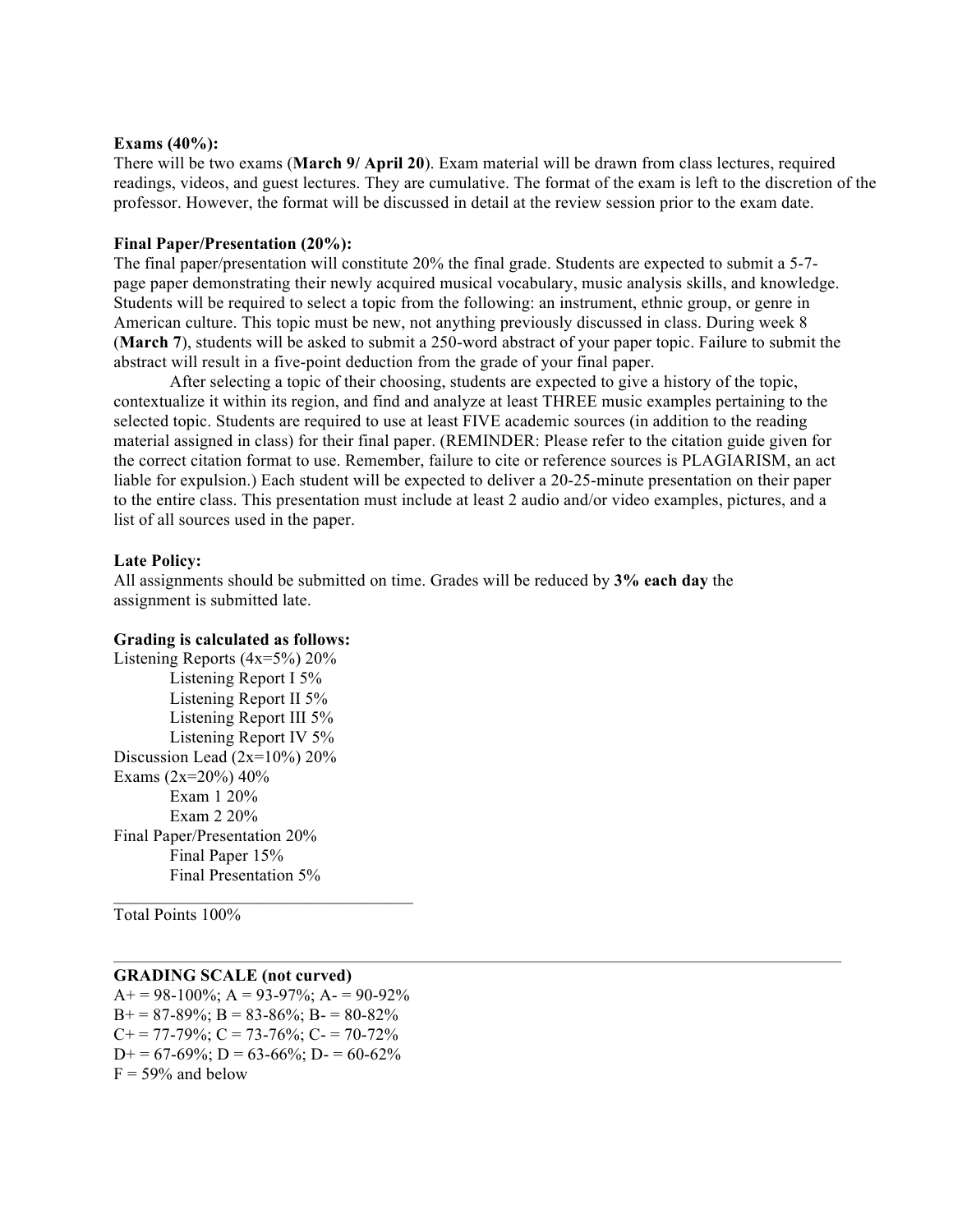**CHANGES IN COURSE OUTLINE:** Some changes may be made in specific reading and other assignments during the course of the semester. Such changes will be described during lectures and posted on the website.

# **WEEKLY SCHEDULE:**

**Week 1 Jan. 17/19** Introductions/Music Terms

# **Required Reading:**

Miller and Shahriari. 2006. Chapter 1. pp.11-25. Miller and Shahriari. 2006. Chapter 2. pp. 27-45 (disregard music examples in text). Floyd. 2008. pp. 111-121.

**Week 2 Jan 24/26 Pre-Colonial America (Pre-1619-1776) Topics:** Native American Music and Early Pre-American Music

# **Required Reading:**

Miller and Shahriari. 2006. Chapter 13. pp. 376-383. Shelemay. 2001. Chapter 9. pp. 60-79. Crawford. 2005. Chapter 20. pp. 236-248. Miller and Shahriari. 2006. Chapter 13. pp. 343-360*.* Steel. 2008. "Shape-Note Singing Schools." pp. 348-350.

# **Suggested Reading:**

Southern. 1997. Chapter 2. pp. 23-41.

# **Required Listening:**

- 2-1. Plains Chippewa: Rock Dance Song by Pembina Chippewa Singers- "Rock Dance Song"
- 2-2. Native American Flute by John Rainer Jr.– "Taos Pueblo Courting Song"
- 2-3. Cape Breton Fiddling by Buddy MacMaster- "E Minor Jig"
- 2-4. Ballad Singing by Edith B. Price- "Edward"
- 2-5. Pleasant View Old Regular Baptist Church lined Hymn- "And Must This Body Die"
- 2-6. Sacred Harp Singers at Hopewell Primitive Baptist Church- "Exhortation"
- 2-7. Alabama Sacred Harp Singer "Sherburne"

# **Week 3 Jan 31/ Feb 2**

# **Pre-Colonial America (Pre-1619-1776) cont'd**

**Topics:** Early music by African slaves/ Cajun/Zydeco music

# **Required Reading:**

Burnim and Maultsby. 2015. Part I. Chapter 3. pp. 34-48. Shelemay. 2001. Chapter 8. pp. 260-280. Ancelet. 2008. "Cajun Music." pp. 39-42. DjeDje.1998. Chapter 5. "African American Music to 1900." pp. 103-134.

# **Suggested Reading:**

Southern. 1997. Chapter 2. pp. 41-58. Burnim and Maultsby. 2006. Chapter 2. pp. 35-41.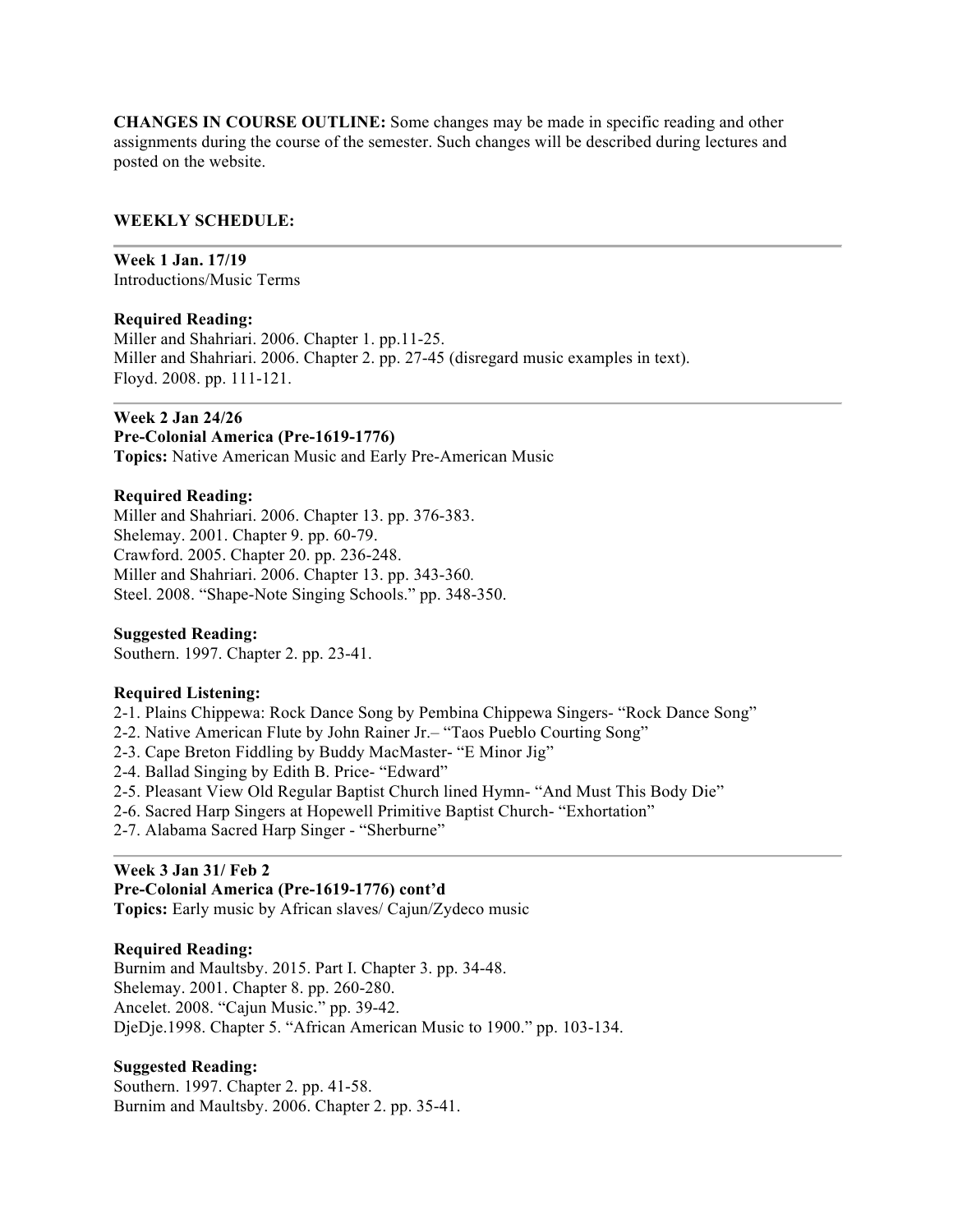# **Required Listening:**

3-1. Derique McGhee- Example of "Pattin' Juba"

3-2. Joe Falcon's Cajun Song- "Allons à Lafayette"

3-3. Clifton Chenier Zydeco Song- "Zydeco Sont Pas Salé"

3-4. Queen Ida Guillory Zydeco Song- "C'est Moi"

# **DUE February 2: Listening Report I**

**Week 4 Feb 7/9 Early American Music (1776-1865) Topics:** Spirituals/ Ring Shouts/ Works Songs

# **Required Reading:**

Burnim and Maultsby. 2015. Part I. Chapter 4. pp. 50-72. Stewart. 1998. pp. 21-35.

# **Suggested Reading:**

Southern. 1997. Part Two: Chapter 3. pp. 61-62, 71-89. Southern. 1997. Chapter 5. pp.178-181. Burnim and Maultsby. 2006. Chapter 3. pp. 51-66. Burnim and Maultsby. 2006. Chapter 18. pp.587-595.

# **Required Listening:**

4-1. Early African American Spiritual Choir - Example of Folk Spiritual

- 4-2. The Fisk Jubilee Singers, Arranged Spiritual "Swing Low, Sweet Chariot"
- 4-3. Marian Anderson, Arranged Spiritual by Harry T. Burleigh- "Deep River"
- 4-4. Paul Robeson, Arranged Spiritual- "Didn't My Lord Deliver Daniel"
- 4-5. Thomas J. Marshall, Field Holler- "Arwhoolie (Cornfield Holler)"
- 4-6. Work Song- "Rosie"
- 4-7. Work Song- "Hammer, Ring"

# **Week 5 Feb 14/16**

# **Early American Music (1776-1865) cont'd**

**Topics:** Art and Classical Music/Minstrelsy

# **Required Reading:**

Burnim and Maultsby. 2015. Chapter 8. pp. 138-160. Burnim and Maultsby. 2015. Chapter 11. pp. 213-238. Campbell. 1954. "The Musical Scores of George Gershwin." pp. 127-139. DjeDje. 2011. "Context and Creativity: William Grant Still in Los Angeles." pp. 1-27.

# **Suggested Reading:**

Southern.1997. Chapter 4. pp.97-126, Southern. 1997. Chapter 7. pp.244-252, Southern. 1997. Chapter 3. pp. 89-96. Southern. 1997. Chapter 7. pp. 231-244. Burnim and Maultsby. 2006. Chapter 8. pp. 211-216, 230-241. Burnim and Maultsby. 2006. Chapter 7. pp.185-208.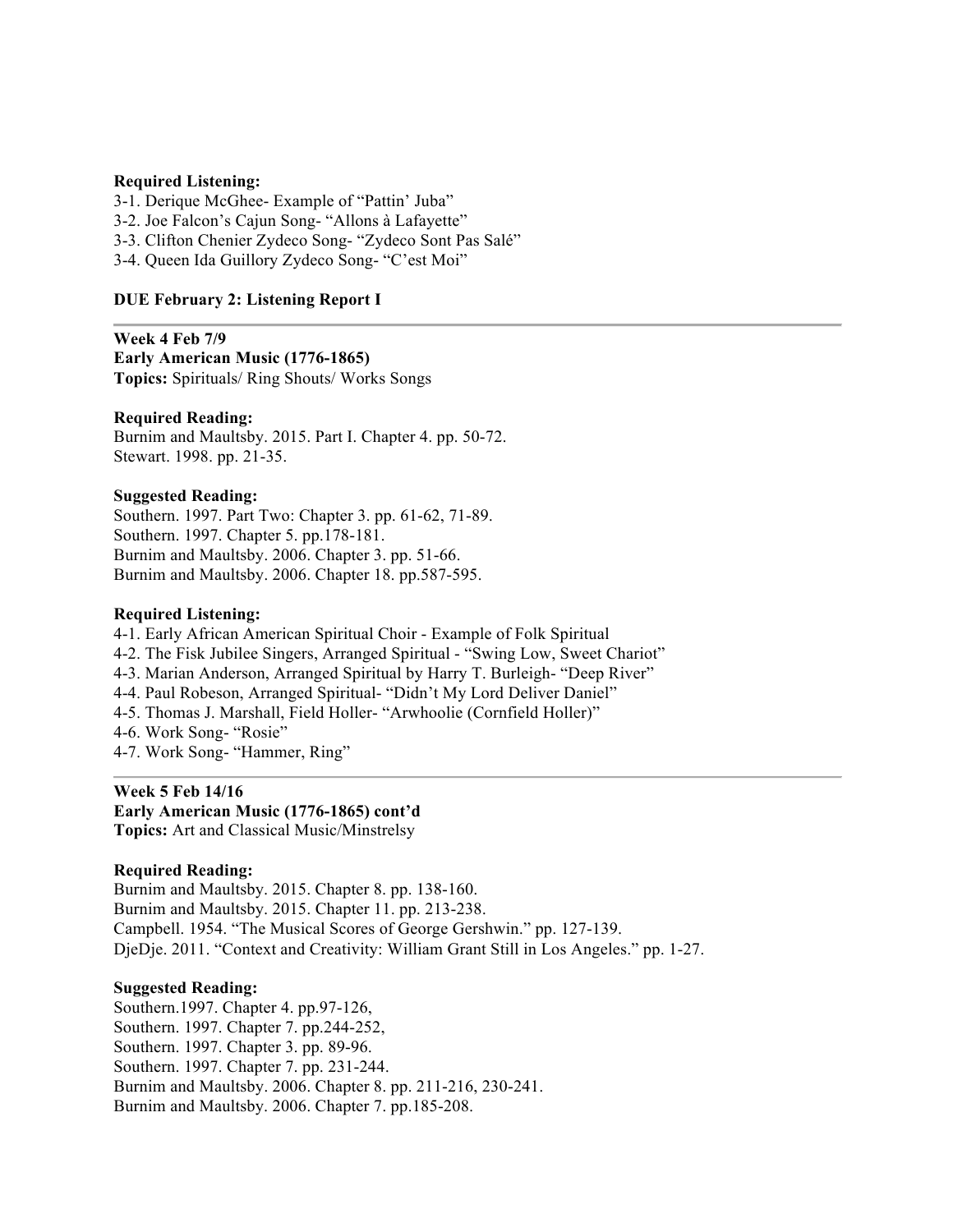### **Required Listening:**

- 5-1. Thomas Green Wiggins Bethune (AKA Blind Tom), Art Music- *The Battle of Manassas* (1886)
- 5-2. Francis Johnson, Art Music- *Philadelphia Firemen's Cotillion* (ca. 1814-1841)
- 5-3. Stephen Foster, Parlor song "My Old Kentucky Home" (performed by Paul Robeson)
- 5-4. Thomas Dartmouth Rice, Minstrel song- "Jim Crow" (1833)
- 5-5. Ernest Hogan, Minstrel song "All Coons Look Alike to Me" (ca.1895)
- 5-6. James Bland, Minstrel song- "Carry Me Back to Old Virginny"
- 5-7. George Gershwin, Theatre-"It Ain't Necessarily So" (performed by Bing Crosby)
- 5-8. Jerome Kern and Oscar Hammerstein II, Theatre- "Ol' Man River" (1927)
- 5-9. George Gershwin, Theatre- "Rhapsody in Blue" (1924)

#### **Week 6 Feb 21/23**

**Post Antebellum American Music (1865-1960)**

**Topics**: Blues /Ragtime /Jazz

# **Required Reading:**

Burnim and Maultsby. 2015. Chapter 6. pp. 97-118. Burnim and Maultsby. 2015. Chapter 7. pp.119-137. Burnim and Maultsby. 2015. Chapter 9. pp.161-188. DjeDje. 2016. "The (Mis)Representation of African American Music. . .." pp.1-32.

#### **Suggested Reading:**

Burnim and Maultsby. 2006. Chapter 4. pp. 79-124. Burnim and Maultsby. 2006. Chapter 18. pp.595-598. Burnim and Maultsby. 2006. Chapter 5. pp. 127-142.

#### **Required Listening:**

6-1. Ma Rainey, Blues - "Prove It On Me Blues" (1928)

- 6-2. Bessie Smith, Blues- "Send me to the 'lectric Chair" (recorded 1927)
- 6-3. Louis Armstrong and His Hot Seven, Jazz "Potato Head Blues"
- 6-4. Bessie Smith and Louis Armstrong, Jazz "St. Louis Blues" (1925)
- 6-5. Scott Joplin-"Maple Leaf Rag"
- 6-5. Fats Waller, Ragtime- "Handful of Keys" (1929)
- 6-6. Duke Ellington, Jazz- "Black and Tan Fantasy" (1927)
- 6-7. Benny Goodman Trio, Jazz- "Body and Soul" (1935)

# **Week 7 Feb 28/ March 2**

### **Post Antebellum American Music (1865-1960) cont'd**

**Topics:** Gospel Music / RnB/ Country/Rockabilly/ Rock N' Roll

# **Required Reading:**

Burnim and Maultsby. 2015. Chapter 10. pp.189-213. Burnim and Maultsby. 2015. Chapter 12. pp.239-276. Hill. 2016. "Country Comes to Town. . .." pp. 31-55. Malone. 2008. "Country Music." pp. 48-55. Welky and Keckhaver. 2013. "Rockabilly." pp. 39-40.

#### **Suggested Reading:**

Burnim and Maultsby. 2006. Chapter 3. pp. 66-74.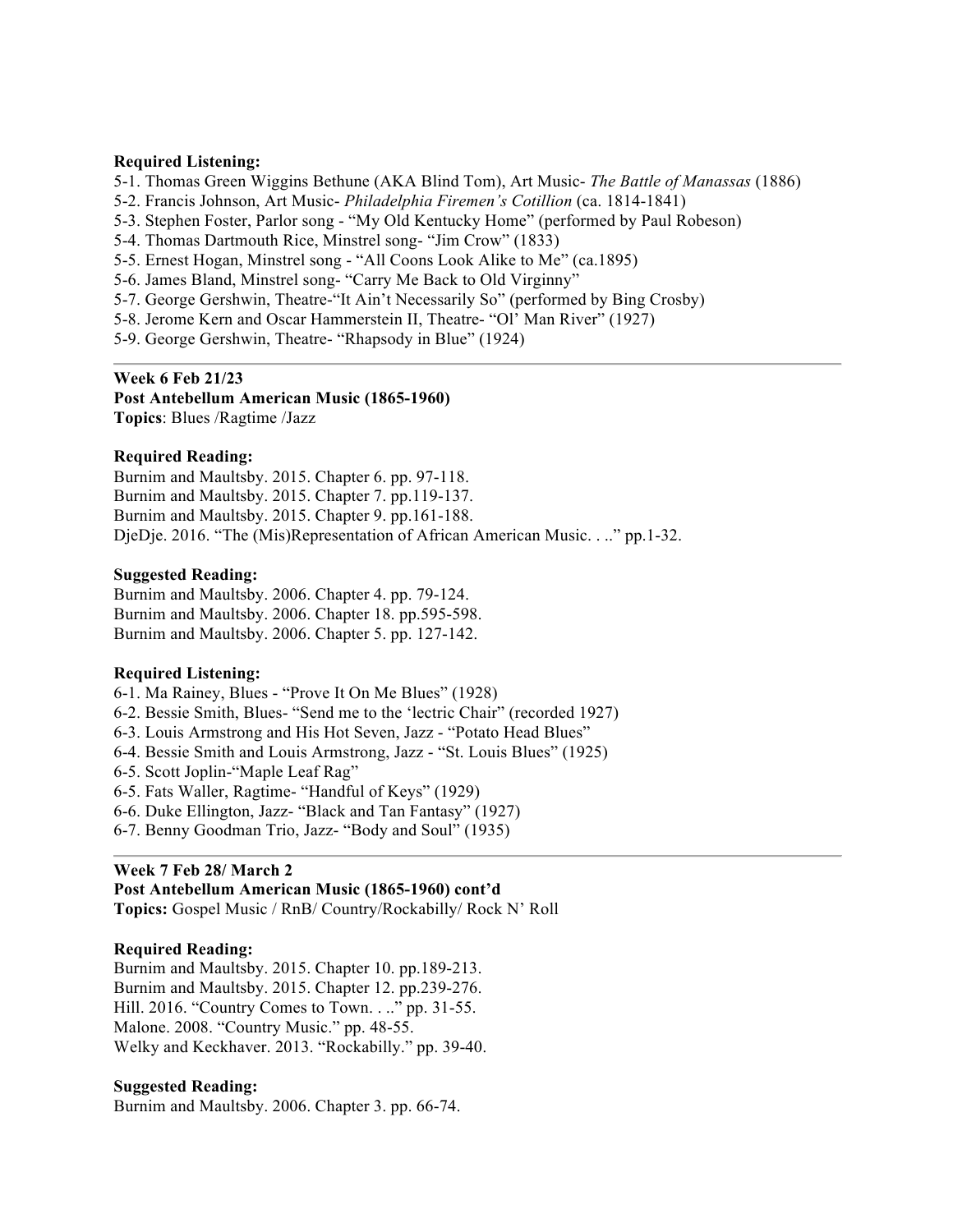Burnim and Maultsby. 2006. Chapter 17. pp. 558- 566. DjeDje. 1993. "Los Angeles Composer of African American Gospel Music. . .." pp. 412-457.

#### **Required Listening:**

- 7-1. Charles A. Tindley "The Storm is Passing Over"
- 7-2. Thomas Dorsey "Take My Hand, Precious Lord" (performed by Mahalia Jackson)
- 7-3. Louis Jordan- "Choo Choo Ch' Boogie" (1946)
- 7-4. T-Bone Walker "Sail On Boogie" (1945)
- 7-5. Fats Domino- "The Fat Man" (1949)
- 7-6. Cliff Carlisle- "Tom Cat Blues"
- 7-7. Fiddlin' John Carson "Old Joe Clark" (1926/7)
- 7-8. Hank Williams- "Lovesick Blues" (1949)
- 7-9. Johnny Cash- "Hey Porter" (1955)
- 7-10. Etta James "Roll With Me, Henry" (1954)
- 7-11. Orioles- "Crying in the Chapel" (1953)
- 7-12. Little Richard "Tutti Frutti" (1955)
- 7-13. Bo Didley "Bo Diddley" (1955)
- 7-14. Chuck Berry-"Maybellene" (1955)
- 7-15. Mary Wells- "My Guy" (1964)

#### **DUE March 2: Listening Report II**

**Week 8 March 7/ 9 Topics:** Review/Exam

### **March 9: EXAM I**

#### **DUE MARCH 7: Paper Abstract**

### **Week 9 March 14/16-Spring Break-NO CLASS**

**Week 10 March 21/23 Contemporary American Music (1960- Present) Topics:** Civil Rights/Black Power/Swinging 60s

#### **Required Reading:**

Burnim and Maultsby. 2015. Chapter 13. pp. 277-299. Freeland. 2009. "We're a Winner. . . ." pp. 261-288. Denisoff.1970. "Those on the Top Forty and Those of the Streets. . .." pp. 807-823. Burks. 1972. "Songs and Sounds of the Sixties. . .." pp.122-132.

# **Suggested Reading:**

Burnim and Maultsby. 2006. Chapter 19. pp. 598-638. Burnim and Maultsby. 2006. Chapter 10. pp. 271-289. Vincent. 2008. Chapter 4. pp.51-72.

#### **Required Listening:**

10-1. James Weldon Johnson and John Rosamond Johnson- "Lift Every Voice and Sing" (1926) 10-2. Protest Song- "We Shall Overcome" 10-3. The Temptations- "Ball of Confusion" (1970) 10-4. Julian "Cannonball" Adderley -"The Price You Gotta Pay to Be Free"(1972)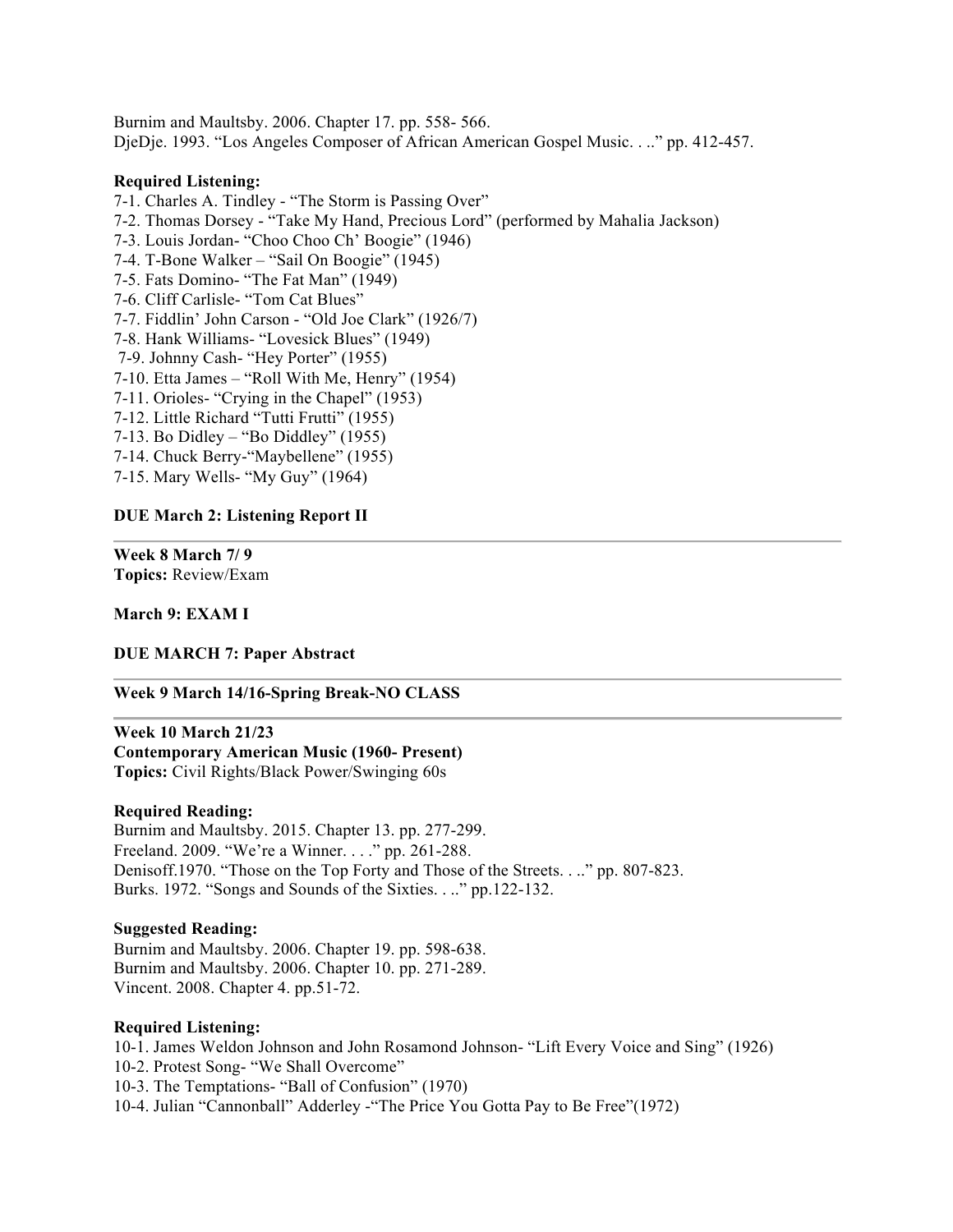10-5. Gil Scot-Heron-"The Revolution Will Not Be Televised"- (1970) 10-6. Nina Simone- "Mississippi Goddam-(1962) 10-7. John Lee Hooker -"I Don't Wanna Go to Vietnam" (1969) 10-8. Marvin Gaye -"What's Goin On" (1970) 10-9. James Brown- "Say It Loud, I'm Black and I'm Proud" (1968)

#### **Week 11 March 28/30**

**Contemporary American Music (1960- Present) Topics:** Rock/ Funk

#### **Required Reading:**

Burnim and Maultsby. 2015. Chapter 14. 301-320. Henderson. 1995. "Jimi Hendrix. . .."pp. 213-216. Price. 1997. "Sources of American Styles ins the Music of the Beatles." Pp. 208-232.

#### **Suggested Reading:**

Stewart. 2000. 'Funky Drummer.' pp. 302-318. Wagner. 2003. 'Domestication' of Blue Notes in the Beatles' Songs." Pp. 353-365. Burnim and Maultsby. 2006. Chapter 11. 293-311.

#### **Required Listening:**

- 11-1. Ronettes's -"Be My Baby" (1963)
- 11-2. The Beatles- "Norwegian Wood (This Bird Has Flown)" (1965)
- 11-3. Ike and Tina- "Proud Mary" (1971)
- 11-4. Jimi Hendrix -"Voodoo Chile (Slight Return)" (1968)
- 11-5. Jimi Hendrix-"Star Spangled Banner" (1969)
- 11-6. Sly and the Family Stone "Everyday People" (1969)
- 11-7. War -"Slipping into Darkness" (1971)
- 11-8. Kool and the Gang "Jungle Boogie" (1973)
- 11-9. Parliament- "Mothership Connection (1975)
- 11-10. Funkadelic-"As One Nation Under a Groove" (1978)
- 11-11. Ohio Players- "Skin Tight" (1974)
- 11-12. Earth, Wind, and Fire- "Shining Star" (1975)

# **DUE March 30: Listening Report III**

# **Week 12 April 4/6 Contemporary American Music (1960- Present) Topics:** Disco/ Techno/Hip-Hop

# **Required Reading:**

Burnim and Maultsby. 2015. Chaptern15. 320-335. Burnim and Maultsby. 2015. Chapter 16. 335-353. Burnim and Maultsby. 2015. Chapter 17. 354-390. Kelley. 1996. "Kickin' Reality, Kickin' Ballistics." pp.117-158.

#### **Suggested Reading:**

Alridge and Stewart. 2005. "Hip Hop in History: Past, Present, and Future." pp.190-195. Burnim and Maultsby. 2006. Chapter 12. 315- 328. Burnim and Maultsby. 2006. Chapter 13. 331-350. Burnim and Maultsby. 2006. Chapter 14. 353-386.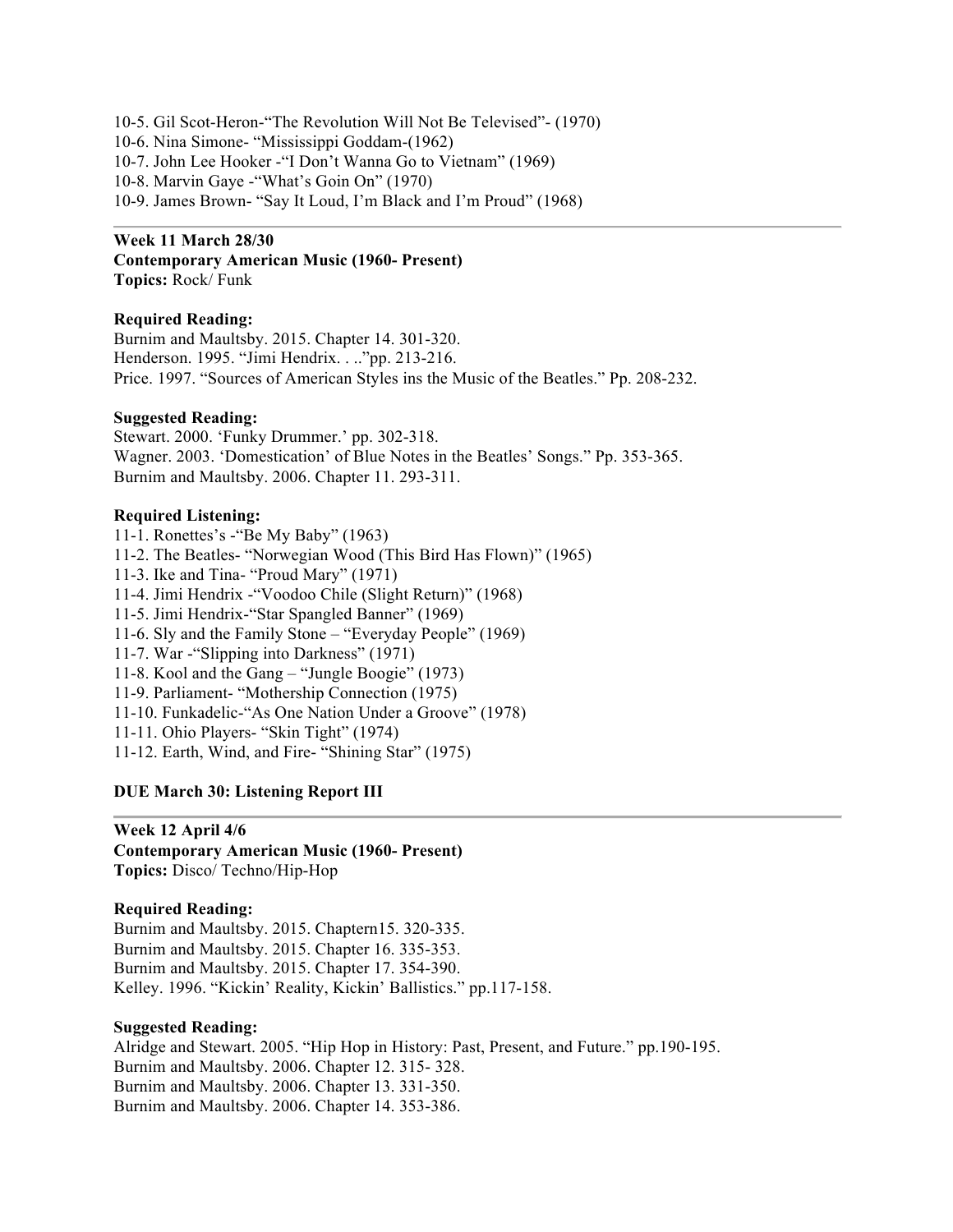# **Required Listening:**

12-1. Eddie Kendrick's- "Girl you Need a Change of Mind" 1973.

12-2. Manu Dibango's -"Soul Makossa" (1972)

12-3. MFSB's -"Love is the Message"

12-4. Frankie Knuckles -"Your Love" (1987)

12-5. Charivari *A Number of Names* (1981)\*

12-6. Juan Atkins- *Alleys of Your Mind* (1981)\*

12-7. Rhythim is Rhythim (a.k.a. Derrick May) -"Strings of Life" by (1987)

12-8. Grandmaster Flash and the Furious Five's –"The Message"(1982)

12-9. Afrika Bambatta & Soul Sonic Force - "Planet Rock" (1982)

12-10. Sugar Hill Gang- "Rapper's Delight" (1979)

12-11. Rock Steady Crew- "(Hey You) The Rock Steady Crew" (1983)

12-12. Run DMC "King of Rock" (1985)

12-13. Roxanne Shante's -"Roxanne's Revenge"

12-14. MC Lyte *Lyte as a Rock* (1988)\*

12-15. Queen Latifah *All Hail the Queen* (1989)\*

12-16. Salt-N-Pepa *Hot, Cool & Vicious* (1986)\*

12-17. Public Enemy "Night of the Living Baseheads" (1988)

12-18. NWA "Fuck tha Police" (1988)

12-19. Kendrick Lamar- *To Pimp A Butterfly* (2015)\*

# **Week 13 April 11/13**

**Contemporary American Music (1960- Present)**

**Topic:** Music and Migration/American Music Today

# **Required Readings:**

Shelemay. 2001. Chapter 3. "Music and Migration." pp. 61-96. Miller and Shahriari. 2006. Chapter 14. "Discovering Yourself Through Music." pp. 387-395.

# **Required Listening:**

13-1. Sheung Chi Ng -"Ng Baak Loi Gamsaan" 13-2. Hanan and Esemble- "Wakef 'ala shat baher" 13-3. *Con Duong Cai Quan* (The National Road Song Cycle) **(Billboard Top Ten Jan. 6 2017)** 13-4. Rae Sremmurd- "Black Beatles" 13-5. Migos ft. Li Uzi Vert- "Bad and Boujee" 13-6. The Weekend- "Starboy" 13-7. The Chainsmokers- "Closer" 13-8. Bruno Mars- "24K Magic" 13-9. Zay Hilfigerr and Zayion McCall-"Juju on That Beat" 13-10. Ariana Grande-"Side to Side" 13-11. DJ Snake- "Let Me Love You" 13-12. Drake- "Fake Love" 13-13. D.R.A.M.-"Broccoli"

**Week 14 April 18/20 Topic**: Review/Exam

**April 20: Exam II**